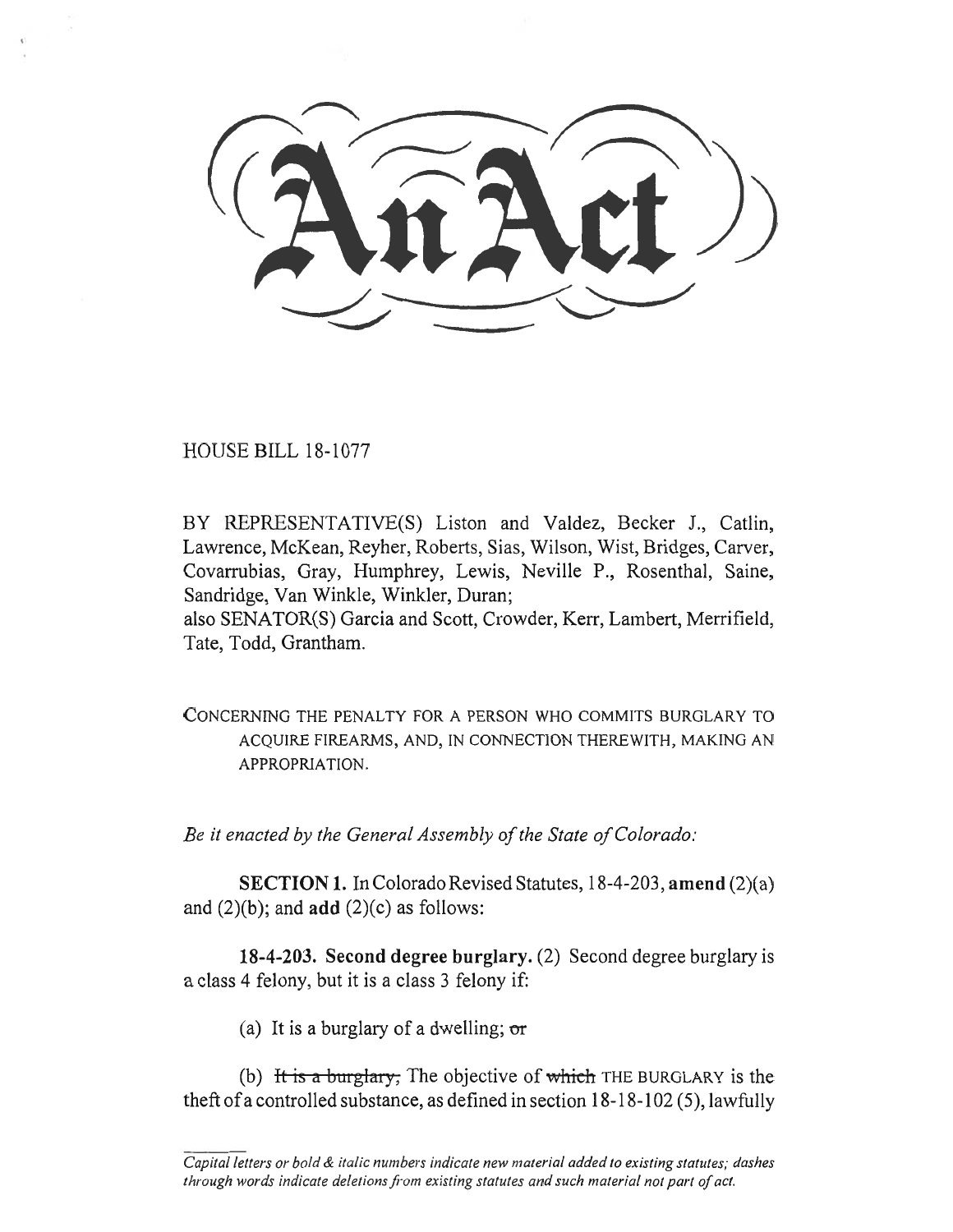kept within any building or occupied structure; OR

(C) THE OBJECTIVE OF THE BURGLARY IS THE THEFT OF ONE OR MORE FIREARMS OR AMMUNITION.

**SECTION 2.** In Colorado Revised Statutes, 18-1.3-401, **amend**   $(1)(a)(III)(A)$ ; and **add**  $(1)(a)(III)(F)$  as follows:

**18-1.3-401. Felonies classified - presumptive penalties.**  (1) (a) (III) (A) As to any person sentenced for a felony committed on or after July 1, 1985, except as otherwise provided in sub-subparagraph  $(E)$  of this subparagraph  $(HH)$  SUBSECTION  $(1)(a)(III)(E)$  OR  $(1)(a)(III)(F)$  of THIS SECTION, in addition to, or in lieu of, any sentence to imprisonment, probation, community corrections, or work release, a fine within the following presumptive ranges may be imposed for the specified classes of felonies:

| Class | <b>Minimum Sentence</b> | <b>Maximum Sentence</b>                 |
|-------|-------------------------|-----------------------------------------|
|       | No fine                 | No fine                                 |
|       | Five thousand dollars   | One million dollars                     |
|       | Three thousand dollars  | Seven hundred fifty<br>thousand dollars |
| 4     | Two thousand dollars    | Five hundred thousand<br>dollars        |
|       | One thousand dollars    | One hundred thousand<br>dollars         |
|       | One thousand dollars    | One hundred thousand<br>dollars         |

(F) ON AND AFTER THE EFFECTIVE DATE OF THIS SUBSECTION  $(1)(a)(III)(F)$ , IF A PERSON IS CONVICTED OF SECOND DEGREE BURGLARY AS DESCRIBED IN SECTION 18-4-203 (2)(c), IN ADDITION TO ANY OTHER SENTENCE, THE COURT MAY REQUIRE THE PERSON TO PAY A FINE OF AT LEAST FIVE THOUSAND DOLLARS BUT NOT EXCEEDING SEVEN HUNDRED FIFTY THOUSAND DOLLARS.

**SECTION 3.** In Colorado Revised Statutes, **add** 17-18-126 as follows:

**17-18-126. Appropriation to comply with section 2-2-703 - HB** 

PAGE 2-HOUSE BILL 18-1077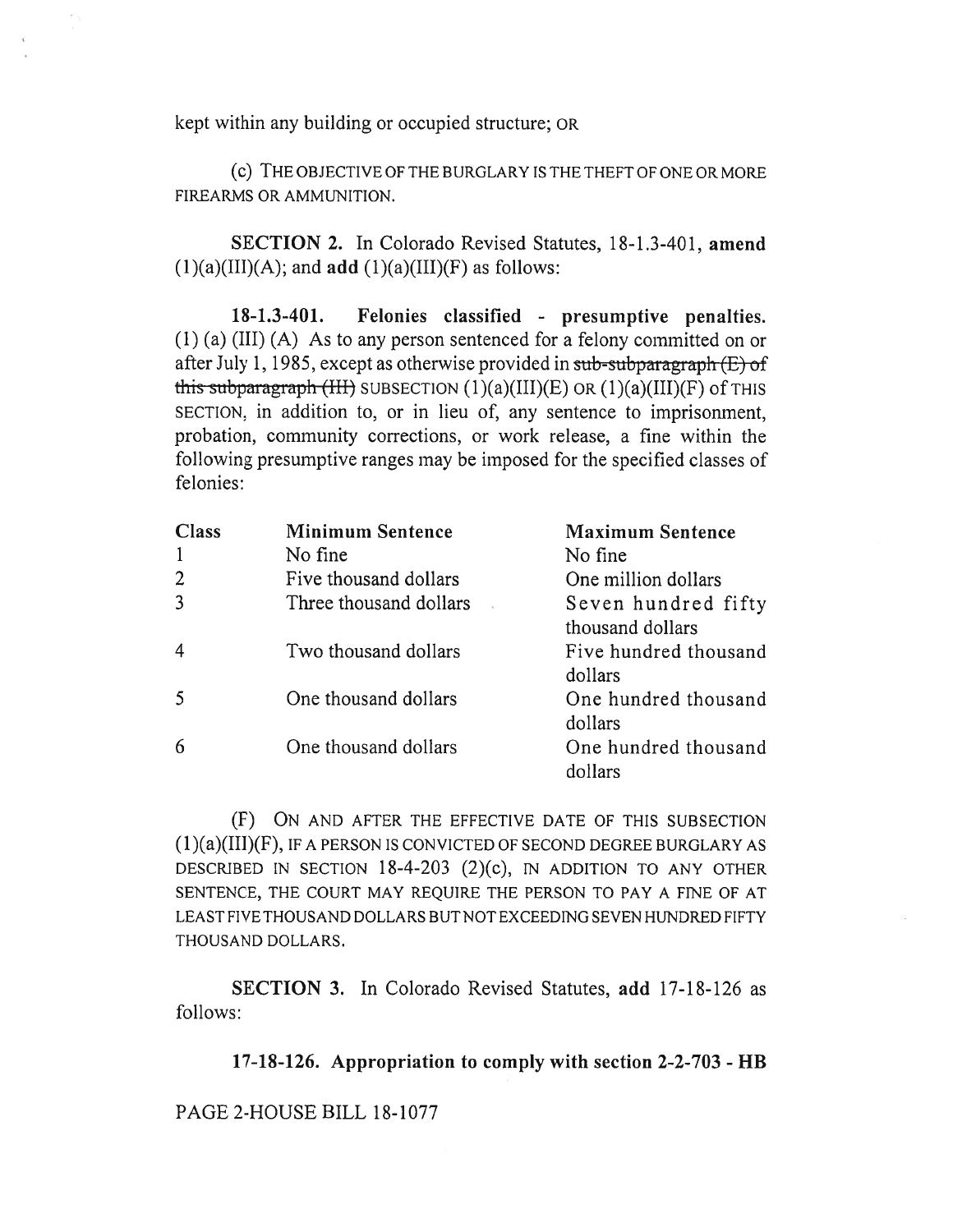**18-1077 - repeal. (1)** PURSUANT TO SECTION 2-2-703, THE FOLLOWING STATUTORY APPROPRIATIONS ARE MADE IN ORDER TO IMPLEMENT HOUSE BILL 18-1077, ENACTED IN 2018:

(a) FOR THE 2020-21 STATE FISCAL YEAR, SIXTY-NINE THOUSAND EIGHT HUNDRED FIFTY-SIX DOLLARS IS APPROPRIATED TO THE DEPARTMENT FROM THE GENERAL FUND;

(b) FOR THE 2021-22 STATE FISCAL YEAR, FOUR HUNDRED SIXTY-SEVEN THOUSAND ONE HUNDRED FORTY-FOUR DOLLARS IS APPROPRIATED TO THE DEPARTMENT FROM THE GENERAL FUND; AND

(c) FOR THE 2022-23 STATE FISCAL YEAR, EIGHT HUNDRED SIXTY-FOUR THOUSAND FOUR HUNDRED THIRTY-TWO DOLLARS IS APPROPRIATED TO THE DEPARTMENT FROM THE GENERAL FUND.

(2) THIS SECTION IS REPEALED, EFFECTIVE JULY 1, 2023.

**SECTION 4. Applicability.** This act applies to offenses committed on or after the effective date of this act.

**SECTION 5. Safety clause.** The general assembly hereby finds,

## PAGE 3-HOUSE BILL 18-1077